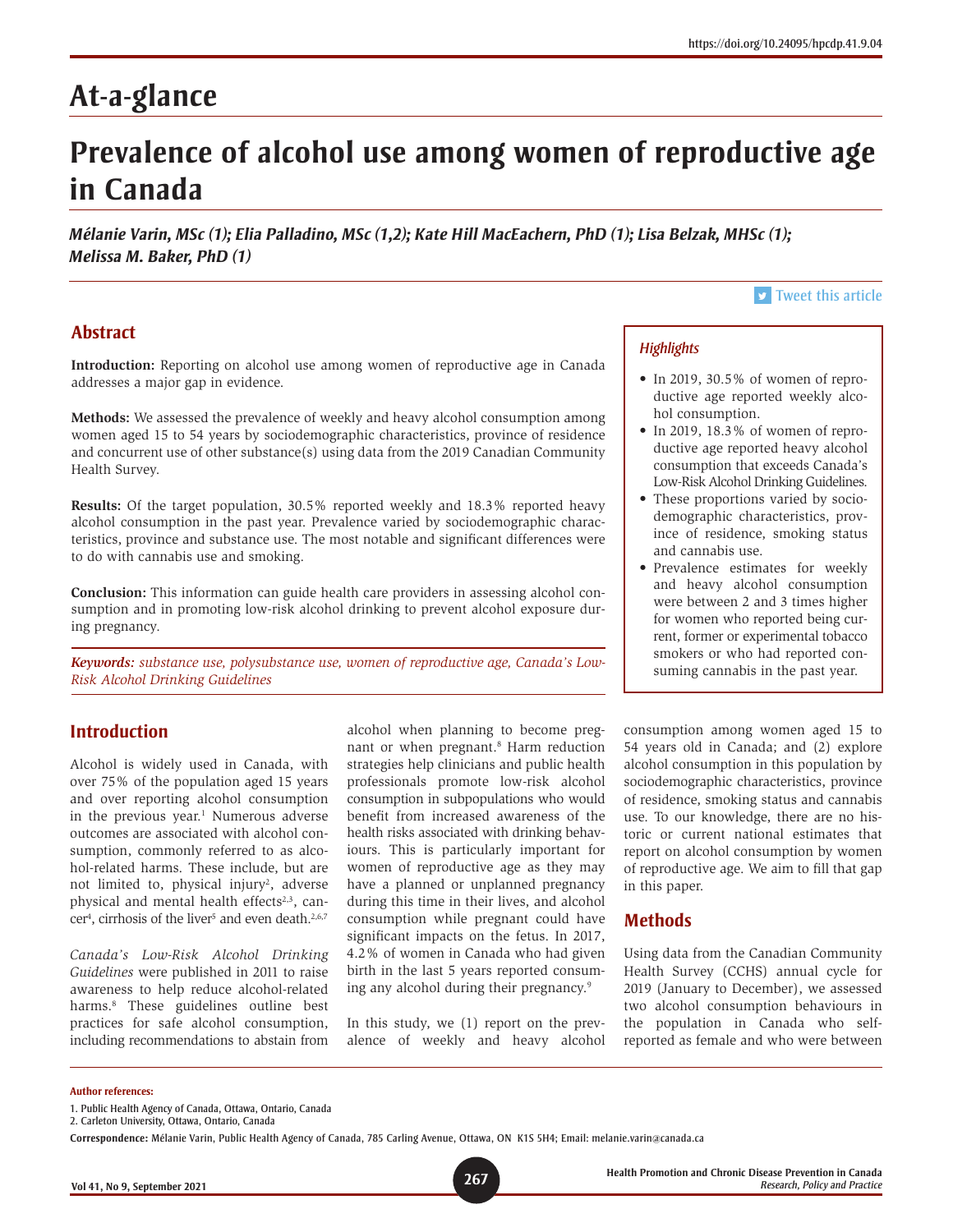15 and 54 years old: weekly alcohol consumption and heavy alcohol consumption. The CCHS is a national cross-sectional survey conducted by Statistics Canada that provides health information. The 2019 CCHS coverage excluded women living in the territories, on First Nation reserves or other Indigenous settlements in the provinces, as well as full-time members of the Canadian Armed Forces and individuals in institutions.

Further detail about the CCHS design and sampling framework can be found on the Statistics Canada website.<sup>1</sup>

#### *Weekly alcohol consumption*

Respondents were asked, "During the past 12 months, how often did you drink alcoholic beverages?" Response options included "less than once a month," "once a month," "2 to 3 times a month," "once a week," "2 to 3 times a week," "4 to 6 times a week" or "every day." Weekly alcohol consumption was defined as responses of "once a week," "2 to 3 times a week," "4 to 6 times a week" or "every day." We excluded from the analysis women of reproductive age who responded with "don't know," "refusal" or "not stated"  $(n = 72)$ .

#### *Heavy alcohol consumption*

Respondents were asked, "How often in the past 12 months have you had four or more drinks on one occasion?" Response options were "never," "less than once a month," "once a month," "2 to 3 times a month," "once a week" or "more than once a week." Heavy alcohol consumption was defined as responses of "once a month," "2 to 3 times a month," "once a week" or "more than once a week."10 Women of reproductive age who responded with "don't know," "refusal" or "not stated" were excluded from the analysis  $(n = 108)$ .

We estimated the weighted prevalence (with 95% confidence interval) of weekly and heavy alcohol consumption of the target population. We used as numerator the total number of women of reproductive age who reported weekly or heavy alcohol consumption and as the denominator the total number of women of reproductive age who responded to the question.

We disaggregated estimates by age group, household income quintile, province of residence, marital status, urban/rural status,

immigrant status, employment in past 12 months, current student status, cannabis use and tobacco smoking status in the last year. Weighted prevalence estimates were calculated with survey sampling weights provided by Statistics Canada. Variance was estimated using the bootstrap method, and SAS Enterprise Guide version 7.1 (SAS Institute Inc., Cary, NC, USA) was used for statistical analyses. Statistical significance was established by examining overlapping confidence intervals.

## **Results**

Overall, 30.5% of women of reproductive age reported consuming alcohol weekly in the past year, and 18.3% reported engaging in heavy alcohol consumption. These prevalence estimates varied after disaggregation (Table 1). Statistically significant differences are detailed in the following sections.

#### *Weekly alcohol consumption*

Rates of weekly alcohol consumption ("regular use") increased with age (from 7.1% to 35.6%) and income (19.8% to 41.2%). The highest prevalence of weekly alcohol consumption in this target population was in Quebec (41.0 %) and the lowest (20.0%) in New Brunswick. A higher proportion of women of reproductive age who were married or living common-law reported weekly alcohol consumption (33.7%) than those who were widowed, separated, divorced, single or never married (26.3%).

Non-immigrants (37.6%) and non-students (33.4%) had a higher prevalence of weekly alcohol consumption than immigrants (13.6%) and students (19.1%). The percentage of women of reproductive age who worked at a job or business in the past year reporting weekly alcohol consumption was higher (33.9%) than for those who did not work at a job or business (13.9%).

Prevalence rates of weekly alcohol use were approximately 2 times higher for current (40.3%), former (47.0%) and experimental (43.2%) tobacco smokers than for lifetime abstainers (21.6%). Women of reproductive age who reported using cannabis in the past 12 months reported weekly alcohol use (46.0%) that was almost twice that of those who did not use cannabis in the past 12 months  $(26.3\%)$ .

#### *Heavy alcohol consumption*

Women aged 20 to 29 years had the highest prevalence of heavy alcohol consumption (25.2%). Rates of heavy alcohol consumption increased with income (from 15.4% to 23.7%). The highest prevalence of heavy alcohol consumption among women of reproductive age was in Newfoundland and Labrador (26.6%) and the lowest in New Brunswick (14.6%). A higher percentage of widowed, separated, divorced, single or never married women of reproductive age (21.1%) reported heavy alcohol consumption than those who were married or living common-law (16.3%).

The percentage of women of reproductive age reporting heavy alcohol consumption was higher for those living in a rural area (22.4%) than for those in urban areas (17.6%). A higher proportion who were non-immigrants (23.1%) and who worked at a paid job in the past 12 months (20.4%) reported heavy drinking compared to immigrants (6.9%) and to those who did not work a paid job in the last year (8.2%).

Current (35.4%), former (27.3%) and experimental (23.0%) tobacco smokers had proportions of heavy alcohol consumption that were between 2 and 3 times higher than lifetime abstainers  $(11.3\%)$ . Women of reproductive age who reported consuming cannabis in the past 12 months (39.1%) had a rate of heavy alcohol consumption that was over 3 times higher than women of reproductive age who did not consume cannabis in the past 12 months (12.4%).

## **Discussion**

In 2019, 30.5% of Canadian women of reproductive age reported consuming alcohol weekly and 18.3% reported engaging in heavy alcohol consumption. Although there are slight differences in the definitions of heavy (having four or more drinks on one occasion at least once a month in the past year) and binge drinking (having four or more drinks on one occasion at least once in the past year), the proportion of heavy alcohol consumption is similar to the 2019 median prevalence (19.2%) of binge drinking among women aged 18 to 44 years in the United States.<sup>11</sup>

We found that the proportion of weekly and heavy alcohol consumption was highest among women of reproductive age in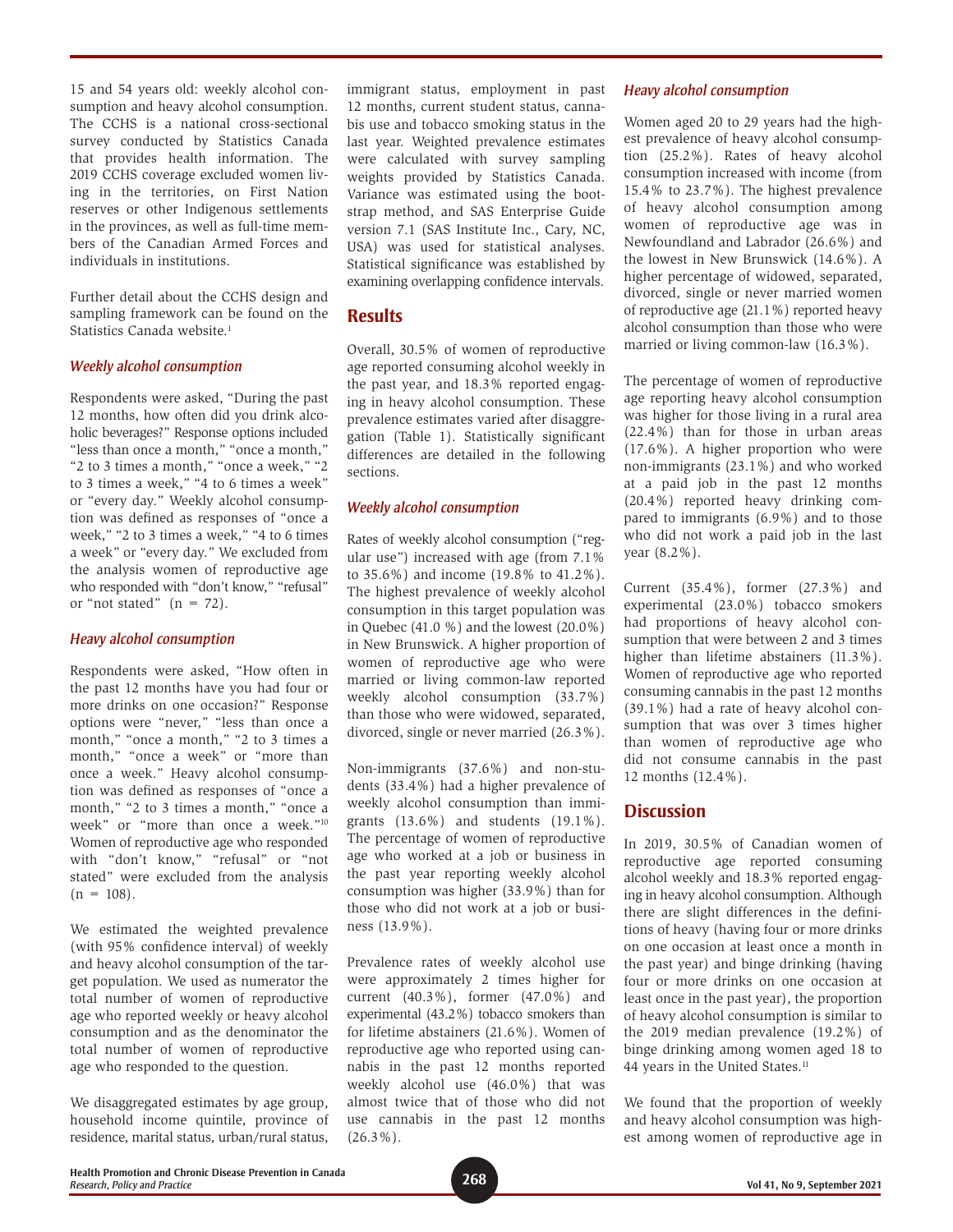#### **TABLE 1 Prevalence estimates for weekly and heavy consumption of alcohol in the last year among women of reproductive age, by sociodemographic and other characteristics, Canada, provinces, 2019**

| <b>Variables</b>                                    | Prevalence (95% CI) |                                              |                                                                             |
|-----------------------------------------------------|---------------------|----------------------------------------------|-----------------------------------------------------------------------------|
|                                                     | $%$ in sample       | % who reported weekly<br>alcohol consumption | % who reported heavy alcohol consumption<br>once a month or more frequently |
| Age group, years                                    |                     |                                              |                                                                             |
| $15 - 19$                                           | 9.8(9.1, 10.6)      | 7.1(5.1, 9.0)                                | 10.6(8.1, 13.1)                                                             |
| $20 - 29$                                           | 23.9 (22.9, 24.9)   | 29.8 (27.1, 32.5)                            | 25.2 (22.8, 27.7)                                                           |
| $30 - 39$                                           | 27.8 (26.7, 29.0)   | 32.4 (30.1, 34.6)                            | 16.7(15.0, 18.4)                                                            |
| $40 - 54$                                           | 38.5 (37.6, 39.3)   | 35.6 (33.6, 37.5)                            | 17.2 (15.7, 18.7)                                                           |
| <b>Income</b>                                       |                     |                                              |                                                                             |
| Q1 (lowest income)                                  | 21.8 (20.7, 23.0)   | 19.8 (17.3, 22.3)                            | 15.4 (13.1, 17.7)                                                           |
| Q <sub>2</sub>                                      | 19.2 (18.1, 20.3)   | 27.1 (24.3, 29.8)                            | 17.3 (15.1, 19.6)                                                           |
| Q <sub>3</sub>                                      | 20.1 (19.0, 21.3)   | 30.6 (27.9, 33.2)                            | 16.5(14.4, 18.5)                                                            |
| Q <sub>4</sub>                                      | 20.0 (18.9, 21.1)   | 35.6 (32.7, 38.6)                            | 19.3(17.0, 21.6)                                                            |
| Q5 (highest income)                                 | 18.8(17.8, 19.8)    | 41.2(38.3, 44.1)                             | 23.7(21.1, 26.3)                                                            |
| <b>Province of residence</b>                        |                     |                                              |                                                                             |
| <b>British Columbia</b>                             | 12.9 (12.7, 13.2)   | 29.9 (26.6, 33.2)                            | 20.5 (17.5, 23.4)                                                           |
| Alberta                                             | 12.4(12.1, 12.6)    | 31.8 (28.4, 35.3)                            | 18.0 (15.2, 20.9)                                                           |
| Saskatchewan                                        | 2.9(2.8, 3.0)       | 27.9 (22.3, 33.6)                            | 17.1 (12.6, 21.5)                                                           |
| Manitoba                                            | 3.5(3.4, 3.6)       | 30.1 (24.8, 35.4)                            | 20.4 (15.6, 25.2)                                                           |
| Ontario                                             | 40.6 (40.1, 41.0)   | 25.5 (23.6, 27.5)                            | 15.5 (13.8, 17.2)                                                           |
| Quebec                                              | 21.7 (21.4, 22.1)   | 41.0 (38.3, 43.7)                            | 21.6 (19.4, 23.8)                                                           |
| New Brunswick                                       | 1.9(1.8, 1.9)       | 20.0(14.8, 25.3)                             | $14.6^c$ (10.1, 19.1)                                                       |
| Nova Scotia                                         | 2.5(2.4, 2.6)       | 34.1 (29.0, 39.2)                            | 23.1 (18.4, 27.8)                                                           |
| <b>Prince Edward Island</b>                         | 0.4(0.4, 0.4)       | $23.9^c$ (16.7, 31.1)                        | 19.4 <sup>c</sup> (13.2, 25.6)                                              |
| Newfoundland and Labrador                           | 1.2(1.2, 1.3)       | 21.3 (15.0, 27.5)                            | 26.6 (20.2, 32.9)                                                           |
| <b>Marital status</b>                               |                     |                                              |                                                                             |
| Married/living common-law                           | 57.4 (56.1, 58.6)   | 33.7 (32.0, 35.3)                            | 16.3(15.0, 17.5)                                                            |
| Widowed, separated, divorced, single, never married | 42.6 (41.4, 43.9)   | 26.3(24.5, 28.1)                             | 21.1(19.4, 22.7)                                                            |
| Urban/rural area of residence                       |                     |                                              |                                                                             |
| Urban                                               | 85.5 (84.7, 86.2)   | 30.1 (28.7, 31.4)                            | 17.6(16.5, 18.7)                                                            |
| Rural                                               | 14.5 (13.8, 15.3)   | 33.0 (30.6, 35.5)                            | 22.4 (20.3, 24.6)                                                           |
| Immigrant status                                    |                     |                                              |                                                                             |
| Yes                                                 | 29.8 (28.4, 31.1)   | 13.6 (11.9, 15.3)                            | 6.9(5.7, 8.2)                                                               |
| No                                                  | 70.2 (68.9, 71.6)   | 37.6 (36.2, 39.0)                            | 23.1 (21.8, 24.3)                                                           |
| Worked at a paid job or business in past 12 months  |                     |                                              |                                                                             |
| Yes                                                 | 83.2 (82.2, 84.3)   | 33.9 (32.6, 35.3)                            | 20.4 (19.2, 21.5)                                                           |
| $\rm No$                                            | 16.8 (15.7, 17.8)   | 13.9 (11.7, 16.2)                            | 8.2(6.5, 9.9)                                                               |
| <b>Current student</b>                              |                     |                                              |                                                                             |
| Yes                                                 | 20.2 (19.2, 21.3)   | 19.1(16.7, 21.5)                             | 16.6 (14.3, 18.8)                                                           |
| No                                                  | 79.8 (78.7, 80.8)   | 33.4 (32.0, 34.8)                            | 18.8 (17.6, 19.9)                                                           |
| <b>Smoking status</b>                               |                     |                                              |                                                                             |
| Lifetime abstainer                                  | 59.4 (58.0, 60.7)   | 21.6 (20.2, 23.1)                            | 11.3 (10.2, 12.4)                                                           |
| Current smoker                                      | 13.4 (12.6, 14.2)   | 40.3 (37.2, 43.4)                            | 35.4 (32.3, 38.5)                                                           |
| Former smoker                                       | 14.0 (13.1, 14.9)   | 47.0 (43.9, 50.2)                            | 27.3 (24.5, 30.0)                                                           |
| Experimental smoker                                 | 13.2 (12.3, 14.2)   | 43.2 (39.4, 46.9)                            | 23.0 (19.9, 26.2)                                                           |
|                                                     |                     |                                              |                                                                             |

**Continued on the following page**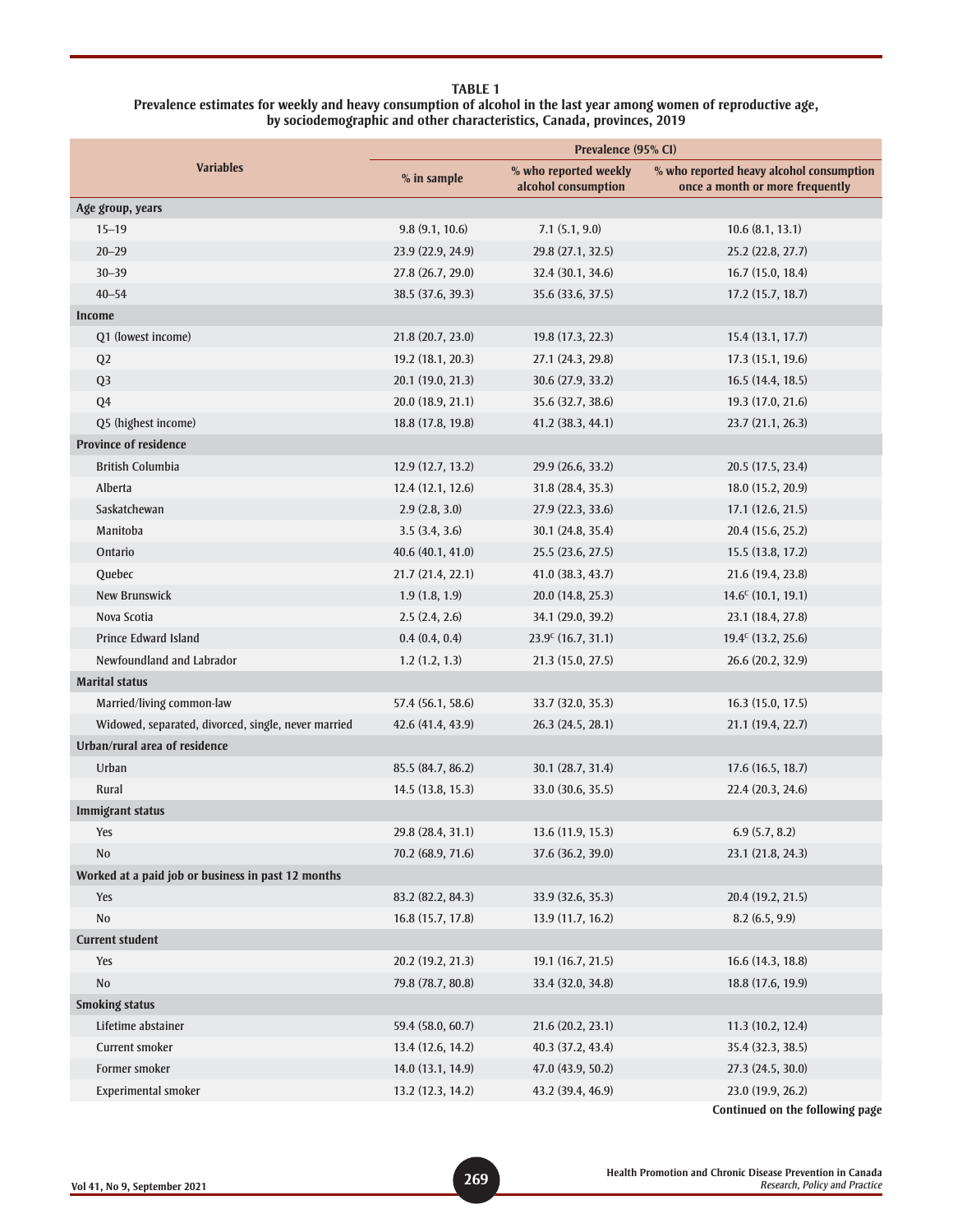#### **TABLE 1 (continued) Prevalence estimates for weekly and heavy consumption of alcohol in the last year among women of reproductive age, by sociodemographic and other characteristics, Canada, provinces, 2019**

| <b>Variables</b>               |                   | Prevalence (95% CI)                          |                                                                             |  |
|--------------------------------|-------------------|----------------------------------------------|-----------------------------------------------------------------------------|--|
|                                | $%$ in sample     | % who reported weekly<br>alcohol consumption | % who reported heavy alcohol consumption<br>once a month or more frequently |  |
| Cannabis use in past 12 months |                   |                                              |                                                                             |  |
| Yes                            | 23.0 (21.9, 24.2) | 46.0(43.2, 48.7)                             | 39.1 (36.4, 41.8)                                                           |  |
| N <sub>0</sub>                 | 77.0 (75.8, 78.1) | 26.3 (25.0, 27.6)                            | 12.4(11.5, 13.4)                                                            |  |
| <b>Overall</b>                 |                   | 30.5(29.3, 31.7)                             | 18.3(17.3, 19.3)                                                            |  |

Data source: Canadian Community Health Survey 2019.

Abbreviation: CI, confidence interval.

 $c$  As per the Statistics Canada's sampling variability guidelines, prevalence estimates should be interpreted with caution, as the coefficient of variation is between 15.1% and 25.0%.

the highest income quintile, who were not immigrants, who worked at a job in the past 12 months and who were not students. We also found heterogeneity between self-reported alcohol consumption behaviours. For example, although women of reproductive age who were married or in a common-law relationship had a higher prevalence of weekly alcohol consumption than those who were widowed, separated, divorced, single or had never married, this pattern was the opposite for heavy alcohol consumption behaviour. Similarly, prevalence of weekly alcohol consumption was highest for those in the 40–49-year age group, whereas prevalence for heavy alcohol consumption was highest for those in the 20–29-year age group. Based on these differences, future studies should examine more than one consumption behaviour across various social determinants of health to have a better understanding of alcohol use in this population.

Our most notable findings were to do with smoking and cannabis use, which may be indicative of polysubstance use. Prevalence of past year weekly and heavy alcohol consumption was 2 to 3 times higher for women of reproductive age who were current, former or experimental tobacco smokers or who had reported consuming cannabis in the past year. This information can help health care providers assess polysubstance use in this population and promote low-risk alcohol drinking as a measure to prevent exposure to alcohol during pregnancy.

#### *Strength and limitations*

Our study was the first to provide nationally representative prevalence estimates of two alcohol use behaviours among women of reproductive age and to disaggregate by various sociodemographic and substance use variables. While our findings address a gap in evidence, we have a few limitations to highlight.

First, as the data are cross-sectional we cannot establish temporality. Second, all of the data in the analysis were selfreported and therefore subject to reporting and social desirability bias. Lastly, due to the CCHS's exclusion criteria, we were unable to include information from women of reproductive age living in the territories or on First Nation reserves.

#### *Further research*

To identify groups of women of reproductive age who may benefit from increased awareness of low-risk alcohol-drinking guidelines, future research should examine associations between sociodemographic characteristics, consumption of other substances and alcohol use.

# **Acknowledgements**

The authors would like to thank our colleagues in the Maternal, Child and Youth Health Division for extending the invitation to collaborate and jointly submit At-a-glance articles. We would also like to thank Adam Probert, Claudia Lagacé and Sarah Palmeter for assisting with interpretation of the results and for revising this At-a-glance article.

# **Conflicts of interest**

None.

# **Authors' contributions and statement**

All authors advised on the conception and design of the secondary data analysis. MV drafted this At-a-glance article and conducted the descriptive analysis. All coauthors interpreted the data and critically revised and provided feedback on every draft of this At-a-glance article.

The content and views expressed in this At-a-glance article are those of the authors and do not necessarily reflect those of the Government of Canada.

# **References**

- 1. Statistics Canada. Canadian Community Health Survey – Annual Component (CCHS): Detailed information for 2019 [Internet]. Ottawa (ON): Statistics Canada; [modified 2019 Nov 18; cited 2020 Nov 16]. Available from: [https://](https://www23.statcan.gc.ca/imdb/p2SV.pl?Function=getSurvey&Id=1208978) [www23.statcan.gc.ca/imdb/p2SV.pl](https://www23.statcan.gc.ca/imdb/p2SV.pl?Function=getSurvey&Id=1208978) [?Function=getSurvey&Id=1208978](https://www23.statcan.gc.ca/imdb/p2SV.pl?Function=getSurvey&Id=1208978)
- 2. Shield KD, Kehoe T, Taylor B, Patra J, Rehm J. Alcohol-attributable burden of disease and injury in Canada, 2004. Int J Public Health. 2012;57(2):391-401. [https://doi.org/10.1007/s00038](https://doi.org/10.1007/s00038-011-0247-7) [-011-0247-7](https://doi.org/10.1007/s00038-011-0247-7)
- 3. Iranpour A, Nakhaee N. A review of alcohol-related harms: a recent update. Addict Health. 2019 Apr;11(2):129-137. <https://doi.org/10.22122/ahj.v11i2.225>
- 4. The Lancet. Alcohol and cancer. Lancet. 2017;390(10109):2215. [https://doi.org](https://doi.org/10.1016/S0140-6736(17)32868-4) [/10.1016/S0140-6736\(17\)32868-4](https://doi.org/10.1016/S0140-6736(17)32868-4)
- 5. Roerecke M, Vafaei A, Hasan OS, et al. Alcohol consumption and risk of liver cirrhosis: a systematic review and meta-analysis. Am J Gastroenterol. 2019;114(10):1574-86. [https://doi.org](https://doi.org/10.14309/ajg.0000000000000340) [/10.14309/ajg.0000000000000340](https://doi.org/10.14309/ajg.0000000000000340)